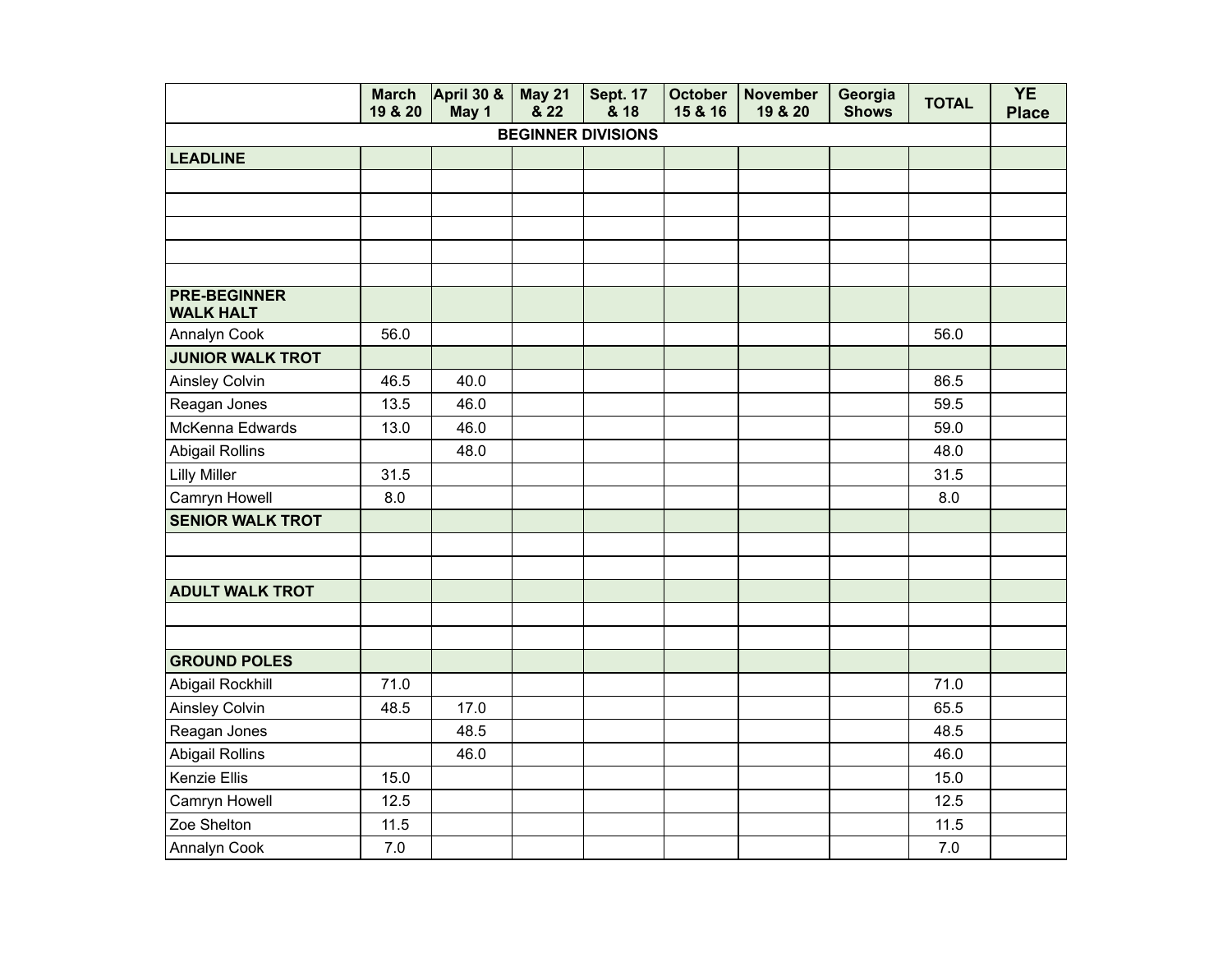|                                           | <b>March</b><br>19 & 20 | April 30 &<br>May 1 | May 21<br>& 22 | <b>Sept. 17</b><br>& 18 | <b>October</b><br>15 & 16 | <b>November</b><br>19 & 20 | Georgia<br><b>Shows</b> | <b>TOTAL</b> | <b>YE</b><br><b>Place</b> |
|-------------------------------------------|-------------------------|---------------------|----------------|-------------------------|---------------------------|----------------------------|-------------------------|--------------|---------------------------|
| <b>Lilly Miller</b>                       | 5.0                     |                     |                |                         |                           |                            |                         | 5.0          |                           |
| Adelynn Miller                            |                         | 1.5                 |                |                         |                           |                            |                         | 1.5          |                           |
| <b>CROSSRAIL</b><br><b>TROTTERS</b>       |                         |                     |                |                         |                           |                            |                         |              |                           |
| Reese Bucher                              | 80.5                    |                     |                |                         |                           |                            |                         | 80.5         |                           |
| Leah Chaney                               | 44.5                    |                     |                |                         |                           |                            |                         | 44.5         |                           |
| Destiny Maynard                           |                         | 24.0                |                |                         |                           |                            |                         | 24.0         |                           |
| <b>Ellison Miller</b>                     | 17.5                    |                     |                |                         |                           |                            |                         | 17.5         |                           |
| Zoe Shelton                               | 16.0                    |                     |                |                         |                           |                            |                         | 16.0         |                           |
| Laura Spratt                              |                         | 16.0                |                |                         |                           |                            |                         | 16.0         |                           |
| Ava Bradley                               |                         | 8.5                 |                |                         |                           |                            |                         | 8.5          |                           |
| Jordan London                             | 7.0                     |                     |                |                         |                           |                            |                         | 7.0          |                           |
| McKenna Edwards                           | 3.5                     | 0.5                 |                |                         |                           |                            |                         | 4.0          |                           |
| Kenzie Ellis                              | 2.0                     | 2.0                 |                |                         |                           |                            |                         | 4.0          |                           |
| <b>CROSSRAIL</b><br><b>EQUITATION</b>     |                         |                     |                |                         |                           |                            |                         |              |                           |
| Reese Bucher                              | 50.0                    |                     |                |                         |                           |                            |                         | 50.0         |                           |
| Ava Bradley                               |                         | 26.0                |                |                         |                           |                            |                         | 26.0         |                           |
| Ella Campbell                             | 23.0                    |                     |                |                         |                           |                            |                         | 23.0         |                           |
| Jordan London                             | 8.5                     |                     |                |                         |                           |                            |                         | 8.5          |                           |
| <b>Ainsley Ulrich</b>                     | 8.5                     |                     |                |                         |                           |                            |                         | 8.5          |                           |
| <b>CROSSRAIL HUNTER</b>                   |                         |                     |                |                         |                           |                            |                         |              |                           |
| Sophia Hilliard                           | 52.5                    |                     |                |                         |                           |                            |                         | 52.5         |                           |
| <b>Isla Mannis</b>                        |                         | 18.0                |                |                         |                           |                            |                         | 18.0         |                           |
| <b>Tiffany Crumbley</b>                   | 11.0                    |                     |                |                         |                           |                            |                         | 11.0         |                           |
| <b>Ainsley Ulrich</b>                     | 11.0                    |                     |                |                         |                           |                            |                         | 11.0         |                           |
| Laiken Lindblom                           | 10.0                    |                     |                |                         |                           |                            |                         | 10.0         |                           |
| Ella Campbell                             | 6.0                     | 4.0                 |                |                         |                           |                            |                         | 10.0         |                           |
| Chloe Veigl                               |                         | 3.5                 |                |                         |                           |                            |                         | 3.5          |                           |
| <b>RUSTY STIRRUP</b><br><b>CROSSRAILS</b> |                         |                     |                |                         |                           |                            |                         |              |                           |
| Lauren Smith                              | 82.0                    | 94.0                |                |                         |                           |                            |                         | 176.0        |                           |
| Charlie Page                              | 56.0                    | 38.0                |                |                         |                           |                            |                         | 94.0         |                           |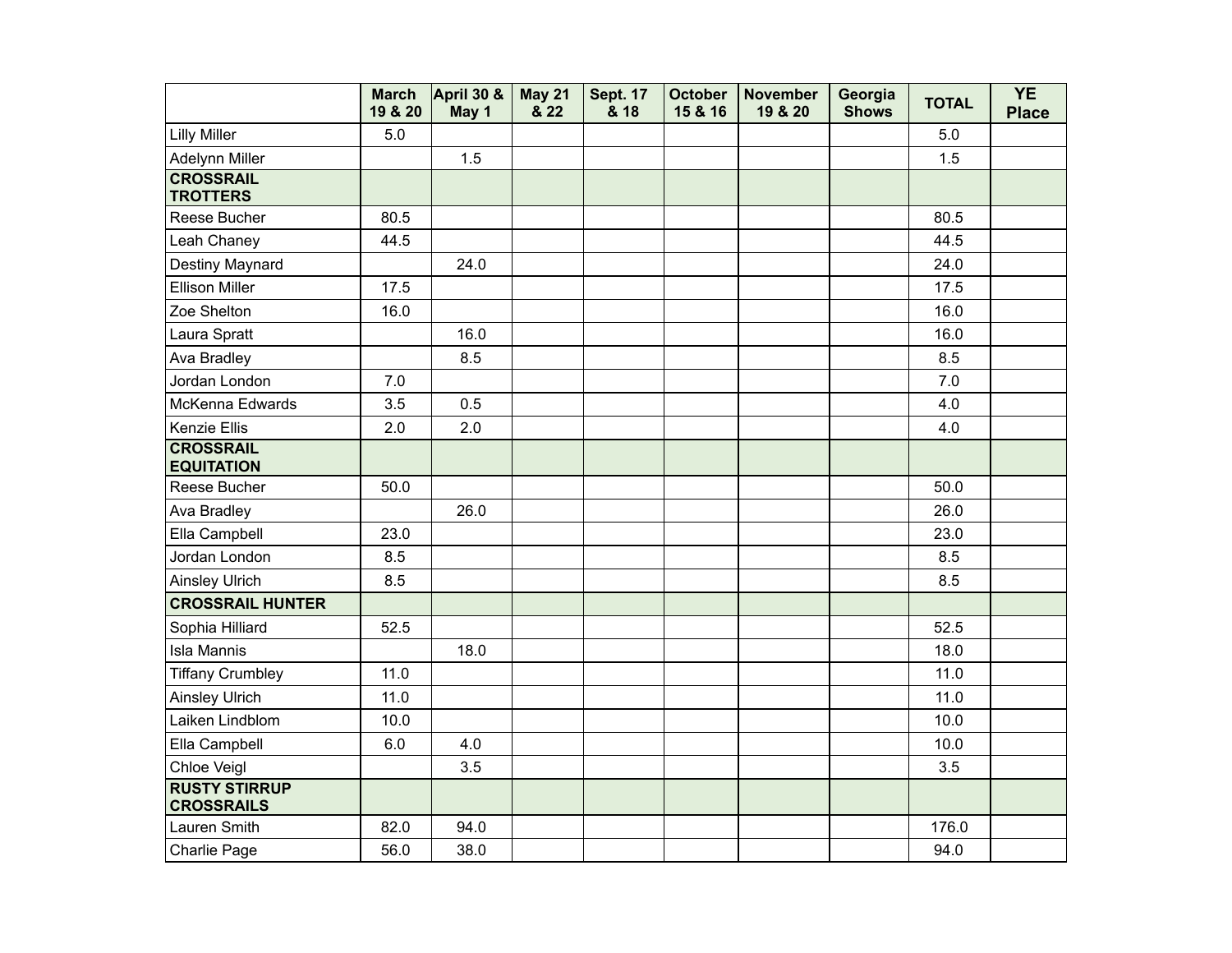|                                         | <b>March</b><br>19 & 20 | April 30 &<br>May 1 | <b>May 21</b><br>& 22 | <b>Sept. 17</b><br>& 18 | <b>October</b><br>15 & 16 | <b>November</b><br>19 & 20 | Georgia<br><b>Shows</b> | <b>TOTAL</b> | <b>YE</b><br><b>Place</b> |
|-----------------------------------------|-------------------------|---------------------|-----------------------|-------------------------|---------------------------|----------------------------|-------------------------|--------------|---------------------------|
| <b>Tiffany Crumbley</b>                 | 46.0                    |                     |                       |                         |                           |                            |                         | 46.0         |                           |
| Liza Westlake                           |                         | 12.0                |                       |                         |                           |                            |                         | 12.0         |                           |
| Sarah Ervin                             | 12.0                    |                     |                       |                         |                           |                            |                         | 12.0         |                           |
| <b>NOVICE MINI</b><br><b>HUNTER</b>     |                         |                     |                       |                         |                           |                            |                         |              |                           |
| Ashlynn Jones                           | 12.0                    | 50.5                |                       |                         |                           |                            |                         | 62.5         |                           |
| <b>Isla Mannis</b>                      |                         | 12.0                |                       |                         |                           |                            |                         | 12.0         |                           |
| Haven Parker                            | 10.5                    |                     |                       |                         |                           |                            |                         | 10.5         |                           |
| <b>Madison Meserve</b>                  | 10.0                    |                     |                       |                         |                           |                            |                         | 10.0         |                           |
| Maitland Gilman                         |                         | 8.0                 |                       |                         |                           |                            |                         | 8.0          |                           |
| Vivian Anderson                         | 4.0                     |                     |                       |                         |                           |                            |                         | 4.0          |                           |
| Laiken Lindblom                         | 4.0                     |                     |                       |                         |                           |                            |                         | 4.0          |                           |
| <b>Gentry Nettles</b>                   | 4.0                     |                     |                       |                         |                           |                            |                         | 4.0          |                           |
| <b>Rylee Wilks</b>                      | 4.0                     |                     |                       |                         |                           |                            |                         | 4.0          |                           |
| Kyrie Schreiber                         |                         | 2.0                 |                       |                         |                           |                            |                         | 2.0          |                           |
| <b>MINI HUNTER</b>                      |                         |                     |                       |                         |                           |                            |                         |              |                           |
| Happy Feet / Lauren<br>Tarnosky         | 84.0                    |                     |                       |                         |                           |                            |                         | 84.0         |                           |
| Dreams Do Come True /<br>Ashlynn Jones  | 27.0                    | 56.5                |                       |                         |                           |                            |                         | 83.5         |                           |
| Jiminy Cricket / Hannah<br><b>Bates</b> | 30.5                    |                     |                       |                         |                           |                            |                         | 30.5         |                           |
| Limited Edition/ Nikki<br>Childre       |                         | 25.5                |                       |                         |                           |                            |                         | 25.5         |                           |
| Shanyan / Laiken Lindblom               | 10.0                    | 6.5                 |                       |                         |                           |                            |                         | 16.5         |                           |
| Cupid Shuffle / Suzie<br>Parson         | 11.0                    |                     |                       |                         |                           |                            |                         | 11.0         |                           |
| Pikachu / Allie Goldin                  | 3.5                     | 0.5                 |                       |                         |                           |                            |                         | 4.0          |                           |
| Shall We Dance / Kaylyn<br>Taylor       | 2.0                     |                     |                       |                         |                           |                            |                         | 2.0          |                           |
| <b>SCHOOLING HUNTER</b>                 |                         |                     |                       |                         |                           |                            |                         |              |                           |
| Callalily / Rebecca Fulton              |                         | 34.0                |                       |                         |                           |                            |                         | 34.0         |                           |
| Cupid Shuffle / Suzie<br>Parson         | 18.0                    | 9.0                 |                       |                         |                           |                            |                         | 27.0         |                           |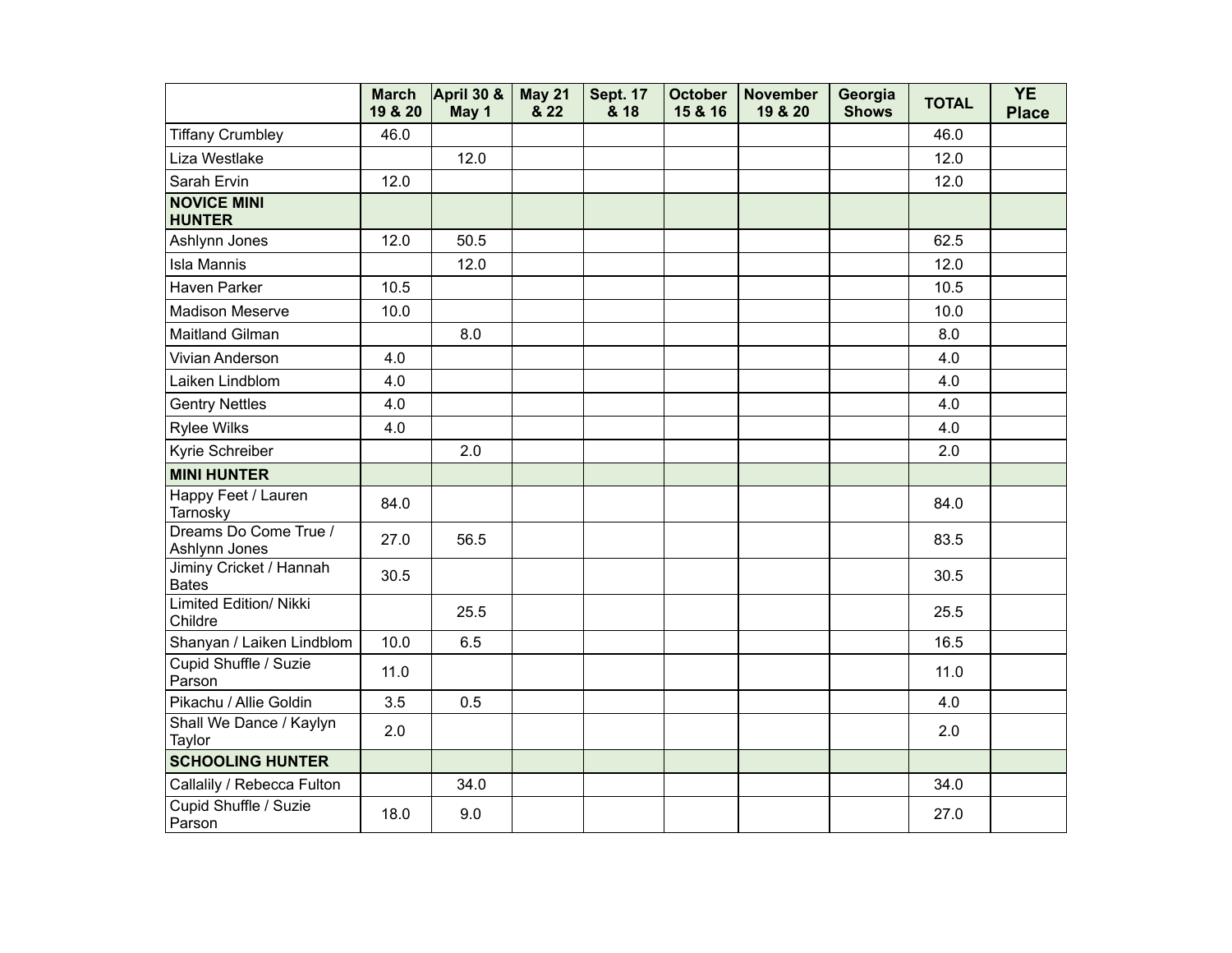|                                                    | <b>March</b><br>19 & 20 | April 30 &<br>May 1 | <b>May 21</b><br>& 22 | <b>Sept. 17</b><br>& 18 | <b>October</b><br>15 & 16 | <b>November</b><br>19 & 20 | Georgia<br><b>Shows</b> | <b>TOTAL</b> | <b>YE</b><br><b>Place</b> |
|----------------------------------------------------|-------------------------|---------------------|-----------------------|-------------------------|---------------------------|----------------------------|-------------------------|--------------|---------------------------|
| Coulda Bought A Beach<br>House / Cheyenne Pasos    |                         | 20.5                |                       |                         |                           |                            |                         | 20.5         |                           |
| Lucky Girls Ambassador /<br>Anna Kimble            | 12.0                    |                     |                       |                         |                           |                            |                         | 12.0         |                           |
| Silver Lining / Jennifer Hunt                      |                         | 8.0                 |                       |                         |                           |                            |                         | 8.0          |                           |
| Amani Warrior / Anna<br>Virginia Flock             | 2.0                     |                     |                       |                         |                           |                            |                         | 2.0          |                           |
| <b>SHORT STIRRUP</b><br><b>HUNTER</b>              |                         |                     |                       |                         |                           |                            |                         |              |                           |
| Greymeadows<br>Snapchat/Jada Archer                | 53.0                    | 60.0                |                       |                         |                           |                            |                         | 113.0        |                           |
| Halo There / Alyson Hoover                         | 92.0                    |                     |                       |                         |                           |                            |                         | 92.0         |                           |
| <b>Big Conversation / Abigail</b><br><b>Dickin</b> | 59.0                    | 7.5                 |                       |                         |                           |                            |                         | 66.5         |                           |
| American Honey / Brietta<br>Ward                   | 55.0                    | 9.0                 |                       |                         |                           |                            |                         | 64.0         |                           |
| Inexplicable/ Rylee Wilks                          |                         | 12.0                |                       |                         |                           |                            |                         | 12.0         |                           |
| Rated G / Madilyn<br>Marchant                      | 10.0                    |                     |                       |                         |                           |                            |                         | 10.0         |                           |
| Red, White & Peach /<br><b>Finley Hilson</b>       |                         | 2.5                 |                       |                         |                           |                            |                         | 2.5          |                           |
| <b>LONG STIRRUP</b><br><b>HUNTER</b>               |                         |                     |                       |                         |                           |                            |                         |              |                           |
| Rollin With Class / Maliya<br>Keith                | 124.0                   | 34.0                |                       |                         |                           |                            |                         | 158.0        |                           |
| Touch Heaven / Abigail<br>Meador                   |                         | 40.0                |                       |                         |                           |                            |                         | 40.0         |                           |
| He's Got Legs / Ally<br><b>Boettger</b>            | 32.0                    |                     |                       |                         |                           |                            |                         | 32.0         |                           |
| <b>HUNTER PLEASURE</b>                             |                         |                     |                       |                         |                           |                            |                         |              |                           |
| American Honey / Amanda<br>Ward                    | 20.0                    | 16.0                |                       |                         |                           |                            |                         | 36.0         |                           |
| Silver Lining / Jennifer Hunt                      |                         | 12.0                |                       |                         |                           |                            |                         | 12.0         |                           |
| Shall We Dance / Kaylyn<br>Taylor                  | 2.0                     |                     |                       |                         |                           |                            |                         | 2.0          |                           |
| <b>GREEN HUNTER</b><br><b>FLAT</b>                 |                         |                     |                       |                         |                           |                            |                         |              |                           |
| Coulda Bought A Beach<br>House / Cheyenne Pasos    |                         | 20.0                |                       |                         |                           |                            |                         | 20.0         |                           |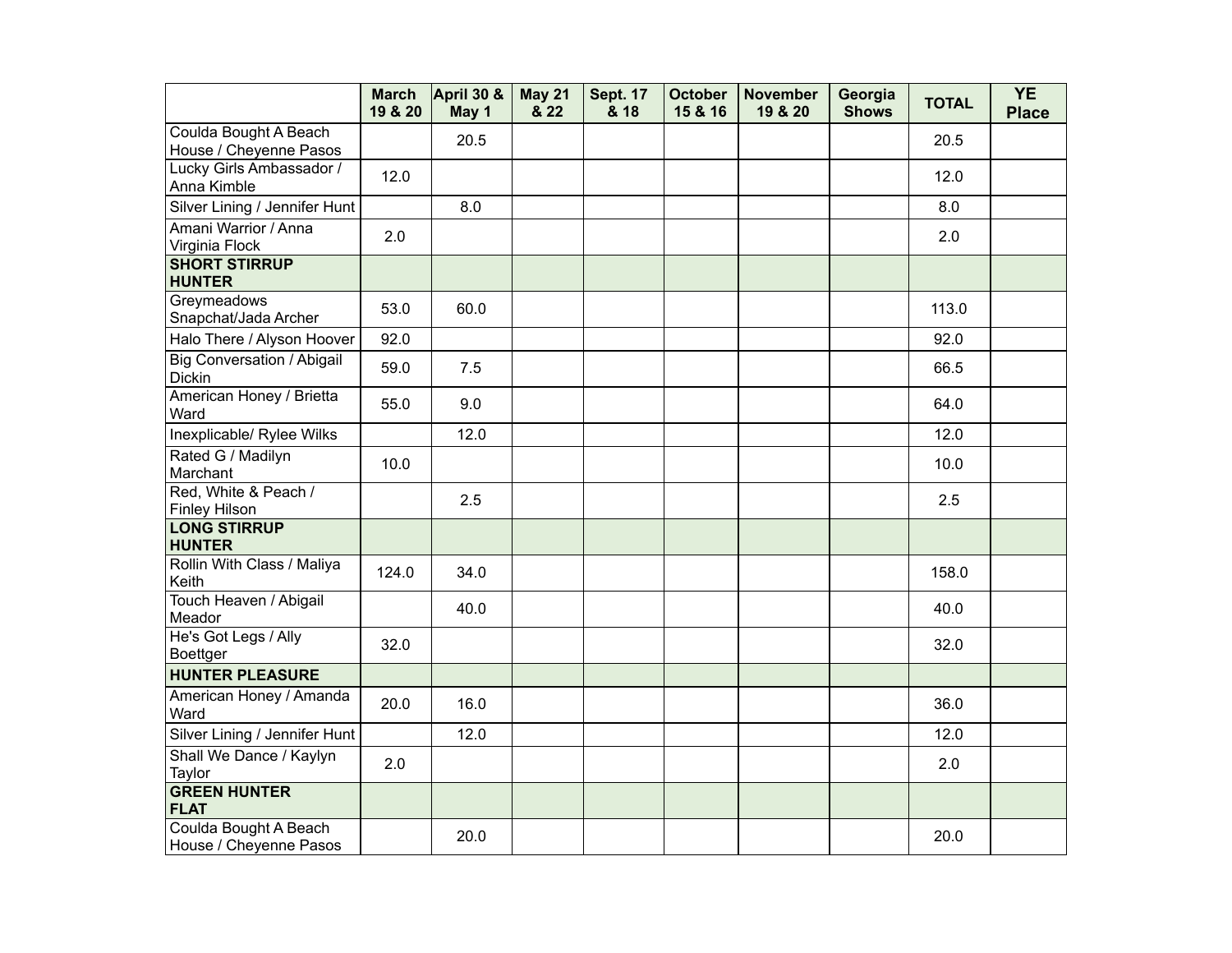|                                              | <b>March</b><br>19 & 20 | April 30 &<br>May 1 | <b>May 21</b><br>& 22 | <b>Sept. 17</b><br>& 18 | <b>October</b><br>15 & 16 | <b>November</b><br>19 & 20 | Georgia<br><b>Shows</b> | <b>TOTAL</b> | <b>YE</b><br><b>Place</b> |
|----------------------------------------------|-------------------------|---------------------|-----------------------|-------------------------|---------------------------|----------------------------|-------------------------|--------------|---------------------------|
| Conquistador Show / Liza<br>Westlake         |                         | 16.0                |                       |                         |                           |                            |                         | 16.0         |                           |
| Endymion / Jayme Nault                       | 10.0                    |                     |                       |                         |                           |                            |                         | 10.0         |                           |
| High Maintenance /<br>Amanda Ward            | 1.0                     | 4.0                 |                       |                         |                           |                            |                         | 5.0          |                           |
| <b>Assumed Risk / Tiffany</b><br>Crumbley    | 2.0                     |                     |                       |                         |                           |                            |                         | 2.0          |                           |
| <b>LOW CHILD / ADULT</b><br><b>HUNTER</b>    |                         |                     |                       |                         |                           |                            |                         |              |                           |
| Ketchum / Kim Wilks                          | 49.0                    | 97.0                |                       |                         |                           |                            |                         | 146.0        |                           |
| Hidden Treasure / Ashtin<br>Dinkleman        | 67.5                    | 67.5                |                       |                         |                           |                            |                         | 135.0        |                           |
| Endymion / Jayme Nault                       | 60.0                    | 43.5                |                       |                         |                           |                            |                         | 103.5        |                           |
| <b>Viscious Rumors / Mary</b><br>Ella Kuhn   | 28.0                    | 33.5                |                       |                         |                           |                            |                         | 61.5         |                           |
| Cash / Makenzie Vause                        | 14.5                    | 24.0                |                       |                         |                           |                            |                         | 38.5         |                           |
| Rated G / Madilyn<br>Marchant                | 20.5                    |                     |                       |                         |                           |                            |                         | 20.5         |                           |
| Out of the Blue / Stephanie<br>Fisher        |                         | 10.0                |                       |                         |                           |                            |                         | 10.0         |                           |
| Silver Lining / Jennifer Hunt                |                         | 7.0                 |                       |                         |                           |                            |                         | 7.0          |                           |
| <b>WHITE SANDS</b><br><b>HUNTER</b>          |                         |                     |                       |                         |                           |                            |                         |              |                           |
| Pixie Dust / Aubrey<br>Williams              | 67.0                    | 78.0                |                       |                         |                           |                            |                         | 145.0        |                           |
| Rockstar/Jordan Harkins                      | 120.0                   |                     |                       |                         |                           |                            |                         | 120.0        |                           |
| Exquisite / Alex Jones                       |                         | 78.0                |                       |                         |                           |                            |                         | 78.0         |                           |
| Mordecai / Brandi Palmer                     | 30.0                    |                     |                       |                         |                           |                            |                         | 30.0         |                           |
| Out of the Blue / Stephanie<br>Fisher        |                         | 16.0                |                       |                         |                           |                            |                         | 16.0         |                           |
| Lucky Girls Ambassador /<br>Grace Kimble     | 13.0                    |                     |                       |                         |                           |                            |                         | 13.0         |                           |
| Skipa Splash / Bella Miller                  | 7.0                     |                     |                       |                         |                           |                            |                         | 7.0          |                           |
| Silver Lining / Jennifer Hunt                |                         | 6.0                 |                       |                         |                           |                            |                         | 6.0          |                           |
| Red, White & Peach /<br>Morgan Mickel        |                         | 1.0                 |                       |                         |                           |                            |                         | 1.0          |                           |
| <b>SPECIAL / BABY GREEN</b><br><b>HUNTER</b> |                         |                     |                       |                         |                           |                            |                         |              |                           |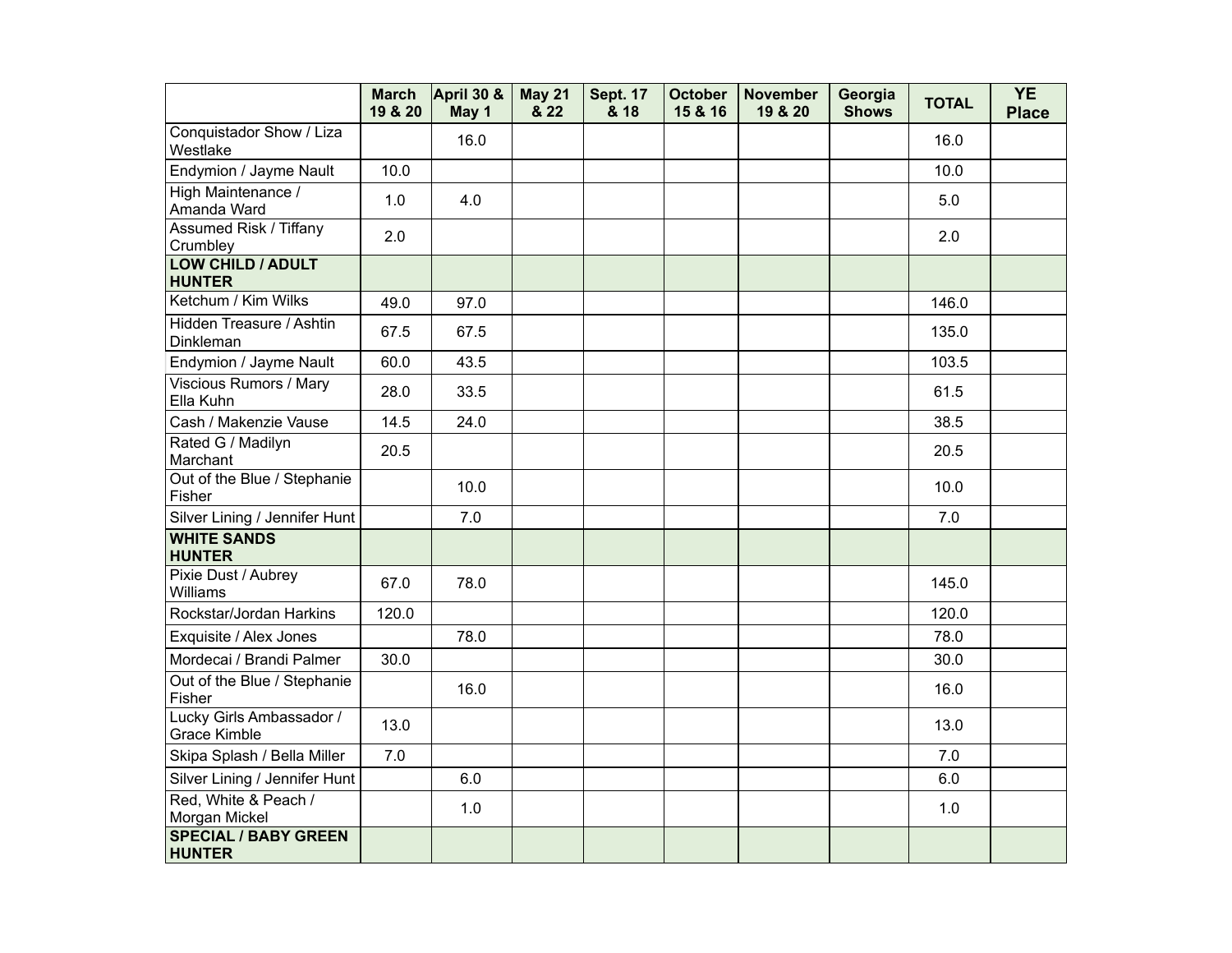|                                                 | <b>March</b><br>19 & 20 | April 30 &<br>May 1 | <b>May 21</b><br>& 22 | <b>Sept. 17</b><br>& 18 | <b>October</b><br>15 & 16 | <b>November</b><br>19 & 20 | Georgia<br><b>Shows</b> | <b>TOTAL</b> | <b>YE</b><br><b>Place</b> |
|-------------------------------------------------|-------------------------|---------------------|-----------------------|-------------------------|---------------------------|----------------------------|-------------------------|--------------|---------------------------|
| Reposado/Jenna Artache                          | 48.0                    | 98.0                |                       |                         |                           |                            |                         | 146.0        |                           |
| The Real McCoy / Morgan<br>Mickel               |                         | 120.0               |                       |                         |                           |                            |                         | 120.0        |                           |
| Mordecai / Brandi Palmer                        | 28.0                    |                     |                       |                         |                           |                            |                         | 28.0         |                           |
| Skipa Splash / Bella Miller                     | 18.0                    |                     |                       |                         |                           |                            |                         | 18.0         |                           |
| Lucky Girls Ambassador /<br><b>Grace Kimble</b> | 15.0                    |                     |                       |                         |                           |                            |                         | 15.0         |                           |
| Silver Lining / Jennifer Hunt                   |                         | 10.0                |                       |                         |                           |                            |                         | 10.0         |                           |
| <b>OPEN HUNTER</b>                              |                         |                     |                       |                         |                           |                            |                         |              |                           |
| Anum Cara / Jenna<br>Artache                    | 65.0                    | 46.5                |                       |                         |                           |                            |                         | 111.5        |                           |
| Going for Broke / Emma<br>Parker                | 34.0                    | 65.5                |                       |                         |                           |                            |                         | 99.5         |                           |
| Paint Me Proud / Rebekah<br>Owens               | 78.0                    |                     |                       |                         |                           |                            |                         | 78.0         |                           |
| Lord of the Rings / Taylor<br>Irwin             |                         | 36.0                |                       |                         |                           |                            |                         | 36.0         |                           |
| Bamabelle / Morgan Mickel                       |                         | 18.0                |                       |                         |                           |                            |                         | 18.0         |                           |
| Worth the Wait / Faith<br>Harrell               | 12.0                    | 4.0                 |                       |                         |                           |                            |                         | 16.0         |                           |
| Skipa Splash / Bella Miller                     | 8.0                     |                     |                       |                         |                           |                            |                         | 8.0          |                           |
| Wilma Louise / Ava Parker                       |                         | 6.0                 |                       |                         |                           |                            |                         | 6.0          |                           |
| <b>PRE-CHILD/ADULT</b><br><b>HUNTER</b>         |                         |                     |                       |                         |                           |                            |                         |              |                           |
| Miles to Go / Tammy Diaz                        | 39.5                    | 81.0                |                       |                         |                           |                            |                         | 120.5        |                           |
| Wilma Louise / Ava Parker                       |                         | 70.0                |                       |                         |                           |                            |                         | 70.0         |                           |
| Game Day / Aubrey Depury                        |                         | 27.0                |                       |                         |                           |                            |                         | 27.0         |                           |
| Little But Fierce / Summer<br>Glatt             |                         | 25.0                |                       |                         |                           |                            |                         | 25.0         |                           |
| A Second Chance / Nicole<br>Schreiber           |                         | 14.0                |                       |                         |                           |                            |                         | 14.0         |                           |
| Rockstar / Jordan Harkins                       |                         | 6.0                 |                       |                         |                           |                            |                         | 6.0          |                           |
| <b>MODIFIED HUNTER</b>                          |                         |                     |                       |                         |                           |                            |                         |              |                           |
|                                                 |                         |                     |                       |                         |                           |                            |                         |              |                           |
| <b>CHILD / ADULT</b><br><b>HUNTER</b>           |                         |                     |                       |                         |                           |                            |                         |              |                           |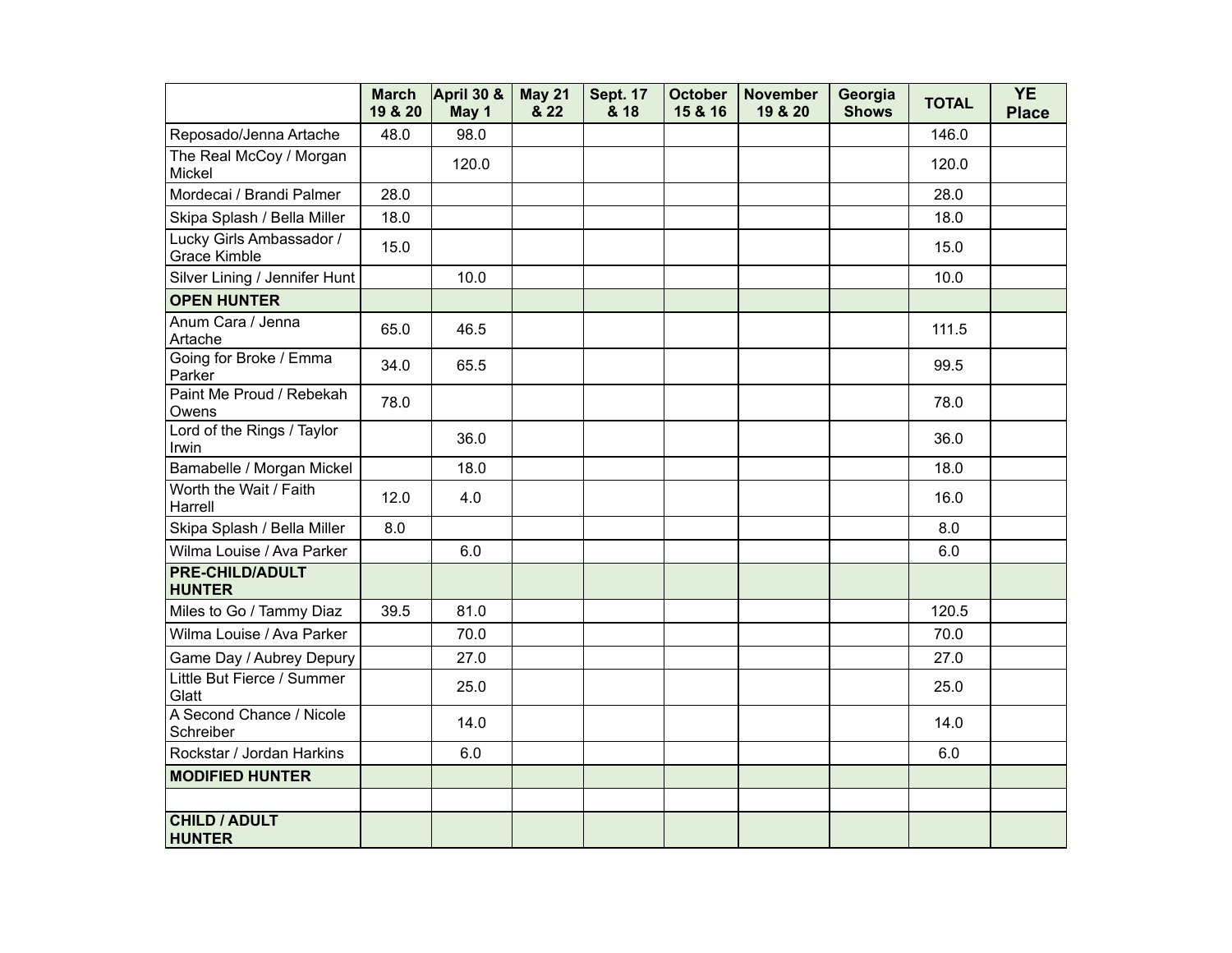|                                                   | <b>March</b><br>19 & 20 | <b>April 30 &amp;</b><br>May 1 | May 21<br>& 22 | <b>Sept. 17</b><br>& 18     | <b>October</b><br>15 & 16 | <b>November</b><br>19 & 20 | Georgia<br><b>Shows</b> | <b>TOTAL</b> | <b>YE</b><br><b>Place</b> |
|---------------------------------------------------|-------------------------|--------------------------------|----------------|-----------------------------|---------------------------|----------------------------|-------------------------|--------------|---------------------------|
| Brando / Julie McManus                            | 16.0                    |                                |                |                             |                           |                            |                         | 16.0         |                           |
|                                                   |                         |                                |                |                             |                           |                            |                         |              |                           |
|                                                   |                         |                                |                |                             |                           |                            |                         |              |                           |
| <b>PHJA PERFORMANCE</b><br><b>HUNTER</b>          |                         |                                |                |                             |                           |                            |                         |              |                           |
| Going for Broke / Emma<br>Parker                  | 50.0                    |                                |                |                             |                           |                            |                         | 50.0         |                           |
| Bamabelle / Morgan Mickel                         |                         | 30.0                           |                |                             |                           |                            |                         | 30.0         |                           |
| Wilma Louise / Ava Parker                         | 24.0                    |                                |                |                             |                           |                            |                         | 24.0         |                           |
| <b>ADULT PONY HUNTER</b>                          |                         |                                |                |                             |                           |                            |                         |              |                           |
|                                                   |                         |                                |                |                             |                           |                            |                         |              |                           |
|                                                   |                         |                                |                |                             |                           |                            |                         |              |                           |
| <b>SCHOOLING PONY</b><br><b>HUNTER</b>            |                         |                                |                |                             |                           |                            |                         |              |                           |
| Pikachu / Allie Goldin                            |                         | 40.0                           |                |                             |                           |                            |                         | 40.0         |                           |
|                                                   |                         |                                |                |                             |                           |                            |                         |              |                           |
| <b>CHILDREN'S PONY</b><br><b>HUNTER</b>           |                         |                                |                |                             |                           |                            |                         |              |                           |
|                                                   |                         |                                |                |                             |                           |                            |                         |              |                           |
|                                                   |                         |                                |                |                             |                           |                            |                         |              |                           |
|                                                   |                         |                                |                | <b>EQUITATION DIVISIONS</b> |                           |                            |                         |              |                           |
| <b>EQUITATION ON THE</b><br><b>FLAT CHALLENGE</b> |                         |                                |                |                             |                           |                            |                         |              |                           |
| Ava Parker                                        | 11.0                    | 20.0                           |                |                             |                           |                            |                         | 31.0         |                           |
| Tammy Diaz                                        | 10.0                    | 4.5                            |                |                             |                           |                            |                         | 14.5         |                           |
| Ashley Allison                                    | 10.0                    |                                |                |                             |                           |                            |                         | 10.0         |                           |
| Taylor Irwin                                      |                         | 10.0                           |                |                             |                           |                            |                         | 10.0         |                           |
| Maliya Keith                                      | 6.0                     | 1.0                            |                |                             |                           |                            |                         | 7.0          |                           |
| Abigail Meador                                    |                         | 6.0                            |                |                             |                           |                            |                         | 6.0          |                           |
| Vivian Anderson                                   | 4.0                     |                                |                |                             |                           |                            |                         | 4.0          |                           |
| Kaylyn Taylor                                     | 3.0                     |                                |                |                             |                           |                            |                         | 3.0          |                           |
| Emma Parker                                       | 2.5                     |                                |                |                             |                           |                            |                         | 2.5          |                           |
| <b>Aubrey Williams</b>                            |                         | 2.0                            |                |                             |                           |                            |                         | 2.0          |                           |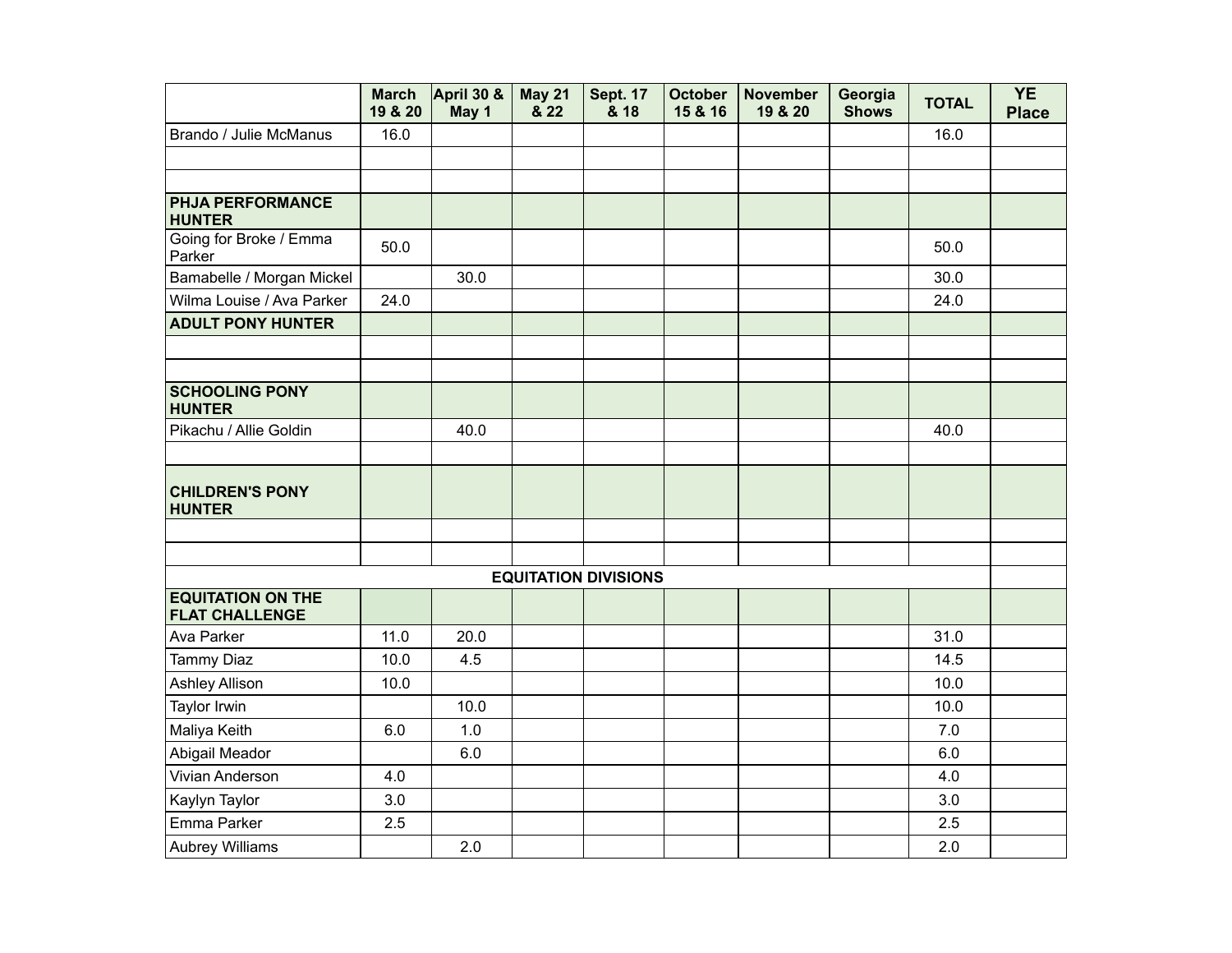|                                                              | <b>March</b><br>19 & 20 | April 30 &<br>May 1 | <b>May 21</b><br>& 22 | <b>Sept. 17</b><br>& 18 | <b>October</b><br>15 & 16 | <b>November</b><br>19 & 20 | Georgia<br><b>Shows</b> | <b>TOTAL</b> | <b>YE</b><br><b>Place</b> |
|--------------------------------------------------------------|-------------------------|---------------------|-----------------------|-------------------------|---------------------------|----------------------------|-------------------------|--------------|---------------------------|
| Lindsay Skrmetta                                             |                         | 2.0                 |                       |                         |                           |                            |                         | 2.0          |                           |
| Alyson Hoover                                                |                         | 0.5                 |                       |                         |                           |                            |                         | 0.5          |                           |
| <b>Alison Clark</b>                                          | 0.5                     |                     |                       |                         |                           |                            |                         | 0.5          |                           |
| <b>LITTLE STAR MEDAL</b>                                     |                         |                     |                       |                         |                           |                            |                         |              |                           |
| Sophia Hilliard                                              | 12.0                    |                     |                       |                         |                           |                            |                         | 12.0         |                           |
|                                                              |                         |                     |                       |                         |                           |                            |                         |              |                           |
| PHJA MINI MEDAL                                              |                         |                     |                       |                         |                           |                            |                         |              |                           |
| Lauren Tarnosky                                              | 16.0                    |                     |                       |                         |                           |                            |                         | 16.0         |                           |
| Allie Goldin                                                 |                         | 16.0                |                       |                         |                           |                            |                         | 16.0         |                           |
| Ashlynn Jones                                                | 1.0                     | 10.0                |                       |                         |                           |                            |                         | 11.0         |                           |
| <b>Hannah Bates</b>                                          | 10.5                    |                     |                       |                         |                           |                            |                         | 10.5         |                           |
| Laiken Lindblom                                              | 4.0                     | 6.0                 |                       |                         |                           |                            |                         | 10.0         |                           |
| Kaylyn Taylor                                                | 6.0                     |                     |                       |                         |                           |                            |                         | 6.0          |                           |
| <b>Rylee Wilks</b>                                           | 5.0                     |                     |                       |                         |                           |                            |                         | 5.0          |                           |
| <b>Kinsley Atkins</b>                                        |                         | 4.0                 |                       |                         |                           |                            |                         | 4.0          |                           |
| Haven Parker                                                 | 2.0                     |                     |                       |                         |                           |                            |                         | 2.0          |                           |
| <b>JAMES C. ROBINSON</b><br><b>MEDAL</b>                     |                         |                     |                       |                         |                           |                            |                         |              |                           |
|                                                              |                         |                     |                       |                         |                           |                            |                         |              |                           |
| <b>PHJA MEDAL</b>                                            |                         |                     |                       |                         |                           |                            |                         |              |                           |
|                                                              |                         |                     |                       |                         |                           |                            |                         |              |                           |
|                                                              |                         |                     |                       |                         |                           |                            |                         |              |                           |
| <b>WHITE SANDS</b><br><b>MEDAL</b>                           |                         |                     |                       |                         |                           |                            |                         |              |                           |
| <b>Aubrey Williams</b>                                       | 10.0                    |                     |                       |                         |                           |                            |                         | 10.0         |                           |
|                                                              |                         |                     |                       |                         |                           |                            |                         |              |                           |
| PHJA PONY MEDAL                                              |                         |                     |                       |                         |                           |                            |                         |              |                           |
|                                                              |                         |                     |                       |                         |                           |                            |                         |              |                           |
|                                                              |                         |                     |                       |                         |                           |                            |                         |              |                           |
| <b>PRE-SHORT/LONG</b><br><b>STIRRUP</b><br><b>EQUITATION</b> |                         |                     |                       |                         |                           |                            |                         |              |                           |
| Allie Goldin                                                 | 32.0                    | 30.0                |                       |                         |                           |                            |                         | 62.0         |                           |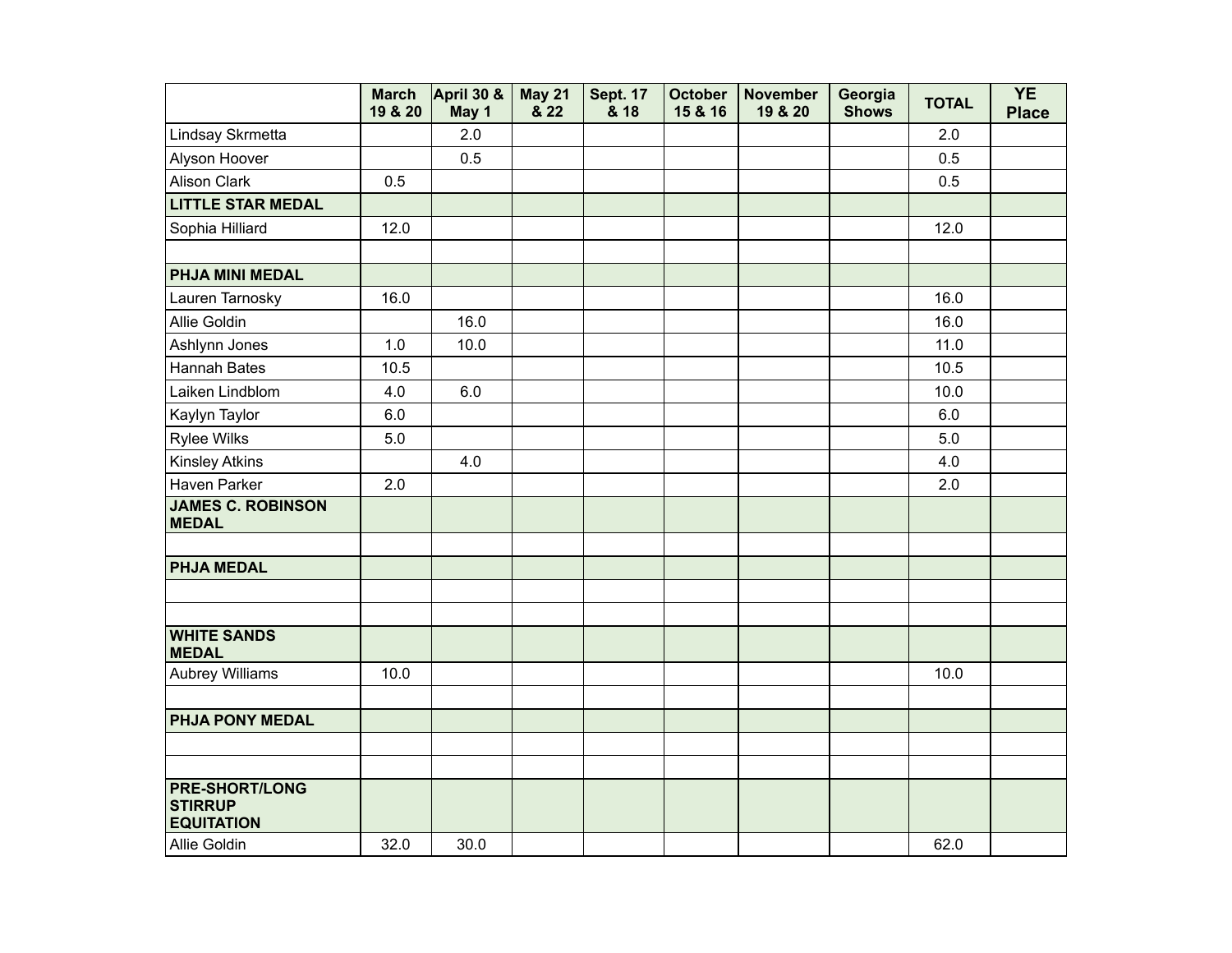|                                             | <b>March</b><br>19 & 20 | April 30 &<br>May 1 | <b>May 21</b><br>& 22 | <b>Sept. 17</b><br>& 18 | <b>October</b><br>15 & 16 | <b>November</b><br>19 & 20 | Georgia<br><b>Shows</b> | <b>TOTAL</b> | <b>YE</b><br><b>Place</b> |
|---------------------------------------------|-------------------------|---------------------|-----------------------|-------------------------|---------------------------|----------------------------|-------------------------|--------------|---------------------------|
|                                             |                         |                     |                       |                         |                           |                            |                         |              |                           |
| <b>SHORT STIRRUP</b><br><b>EQUITATION</b>   |                         |                     |                       |                         |                           |                            |                         |              |                           |
| Jada Archer                                 | 26.0                    | 20.5                |                       |                         |                           |                            |                         | 46.5         |                           |
| <b>Brietta Ward</b>                         | 24.5                    | 17.0                |                       |                         |                           |                            |                         | 41.5         |                           |
| Alyson Hoover                               | 13.0                    | 5.0                 |                       |                         |                           |                            |                         | 18.0         |                           |
| <b>Emily Davis</b>                          | 8.5                     | 4.5                 |                       |                         |                           |                            |                         | 13.0         |                           |
| Abigail Dickin                              | 10.0                    | 0.5                 |                       |                         |                           |                            |                         | 10.5         |                           |
| Madilyn Marchant                            | 7.0                     |                     |                       |                         |                           |                            |                         | 7.0          |                           |
| <b>Finley Hilson</b>                        |                         | 3.5                 |                       |                         |                           |                            |                         | 3.5          |                           |
| <b>LONG STIRRUP</b><br><b>EQUITATION</b>    |                         |                     |                       |                         |                           |                            |                         |              |                           |
| Maliya Keith                                | 40.0                    | 18.0                |                       |                         |                           |                            |                         | 58.0         |                           |
| Abigail Meador                              |                         | 20.0                |                       |                         |                           |                            |                         | 20.0         |                           |
| Ally Boettger                               | 16.0                    |                     |                       |                         |                           |                            |                         | 16.0         |                           |
| <b>PRE-CHILD/ADULT</b><br><b>EQUITATION</b> |                         |                     |                       |                         |                           |                            |                         |              |                           |
| <b>Tammy Diaz</b>                           | 27.0                    | 26.5                |                       |                         |                           |                            |                         | 53.5         |                           |
| Sarah Donaldson                             |                         | 24.0                |                       |                         |                           |                            |                         | 24.0         |                           |
| <b>Summer Glatt</b>                         |                         | 11.0                |                       |                         |                           |                            |                         | 11.0         |                           |
| Nicole Schreiber                            |                         | 6.5                 |                       |                         |                           |                            |                         | 6.5          |                           |
| <b>Aubrey Dupry</b>                         |                         | 3.0                 |                       |                         |                           |                            |                         | 3.0          |                           |
| Jordan Harkins                              |                         | 2.0                 |                       |                         |                           |                            |                         | 2.0          |                           |
| <b>11 &amp; UNDER</b><br><b>EQUITATION</b>  |                         |                     |                       |                         |                           |                            |                         |              |                           |
| Jada Archer                                 | 24.0                    | 24.0                |                       |                         |                           |                            |                         | 48.0         |                           |
| Suzie Parson                                | 16.0                    | 24.0                |                       |                         |                           |                            |                         | 40.0         |                           |
| Madilyn Marchant                            | 8.0                     |                     |                       |                         |                           |                            |                         | 8.0          |                           |
| <b>12-14 EQUITATION</b>                     |                         |                     |                       |                         |                           |                            |                         |              |                           |
| <b>Aubrey Williams</b>                      | 20.0                    | 6.0                 |                       |                         |                           |                            |                         | 26.0         |                           |
| Ava Parker                                  | 16.0                    | 6.0                 |                       |                         |                           |                            |                         | 22.0         |                           |
| Alyson Hoover                               |                         | 20.0                |                       |                         |                           |                            |                         | 20.0         |                           |
| <b>15-17 EQUITATION</b>                     |                         |                     |                       |                         |                           |                            |                         |              |                           |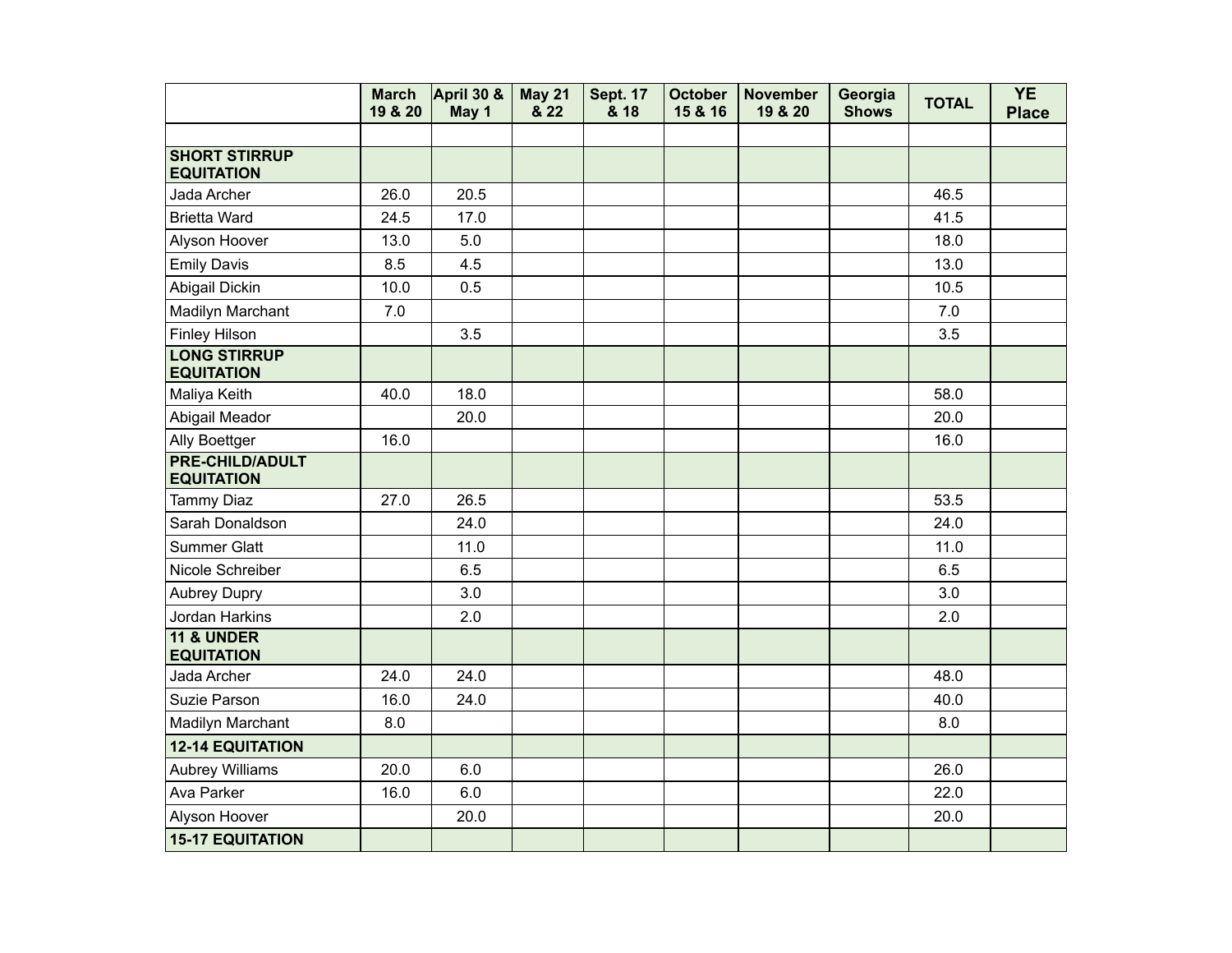|                                           | <b>March</b><br>19 & 20 | April 30 &<br>May 1 | <b>May 21</b><br>& 22 | <b>Sept. 17</b><br>& 18 | <b>October</b><br>15 & 16 | <b>November</b><br>19 & 20 | Georgia<br><b>Shows</b> | <b>TOTAL</b> | <b>YE</b><br><b>Place</b> |
|-------------------------------------------|-------------------------|---------------------|-----------------------|-------------------------|---------------------------|----------------------------|-------------------------|--------------|---------------------------|
| Emma Parker                               |                         | 16.0                |                       |                         |                           |                            |                         | 16.0         |                           |
|                                           |                         |                     |                       |                         |                           |                            |                         |              |                           |
|                                           |                         |                     |                       |                         |                           |                            |                         |              |                           |
| <b>ADULT AMATEUR</b><br><b>EQUITATION</b> |                         |                     |                       |                         |                           |                            |                         |              |                           |
|                                           |                         |                     |                       |                         |                           |                            |                         |              |                           |
|                                           |                         |                     |                       |                         |                           |                            |                         |              |                           |
|                                           |                         |                     |                       |                         |                           |                            |                         |              |                           |
|                                           |                         |                     |                       | <b>JUMPER DIVISIONS</b> |                           |                            |                         |              |                           |
| <b>.65M BEGINNER</b><br><b>JUMPER</b>     |                         |                     |                       |                         |                           |                            |                         |              |                           |
| Minister's Mon / Kaela<br>Roberts         | 44.0                    | 6.0                 |                       |                         |                           |                            |                         | 50.0         |                           |
| Hopscotch / Emily Davis                   | 13.5                    | 33.0                |                       |                         |                           |                            |                         | 46.5         |                           |
| Surrounded By Light /<br>Angel Martin     | 30.5                    |                     |                       |                         |                           |                            |                         | 30.5         |                           |
| Out of the Ashes / Morgan<br>Mickel       |                         | 8.5                 |                       |                         |                           |                            |                         | 8.5          |                           |
| Rollin' With Class / Maliya<br>Keith      |                         | 6.0                 |                       |                         |                           |                            |                         | 6.0          |                           |
| Shifty Tanner Ten / Brielle<br>Jones      |                         | 5.0                 |                       |                         |                           |                            |                         | 5.0          |                           |
| .70M PUDDLE<br><b>JUMPER</b>              |                         |                     |                       |                         |                           |                            |                         |              |                           |
| Solomon Mine Solomon/<br>Keri Sims        | 46.5                    | 40.0                |                       |                         |                           |                            |                         | 86.5         |                           |
| Wow Factor/ Julia Platt                   | 13.0                    |                     |                       |                         |                           |                            |                         | 13.0         |                           |
| Minister's Mon / Kaela<br>Roberts         |                         | 11.0                |                       |                         |                           |                            |                         | 11.0         |                           |
| Out of the Ashes / Morgan<br>Mickel       |                         | 8.0                 |                       |                         |                           |                            |                         | 8.0          |                           |
| Paint Me Proud / Rebekah<br>Owens         | 7.0                     |                     |                       |                         |                           |                            |                         | 7.0          |                           |
| A Second Chance / Nicole<br>Schreiber     |                         | 6.0                 |                       |                         |                           |                            |                         | 6.0          |                           |
| Shifty Tanner Ten / Brielle<br>Jones      |                         | 3.0                 |                       |                         |                           |                            |                         | 3.0          |                           |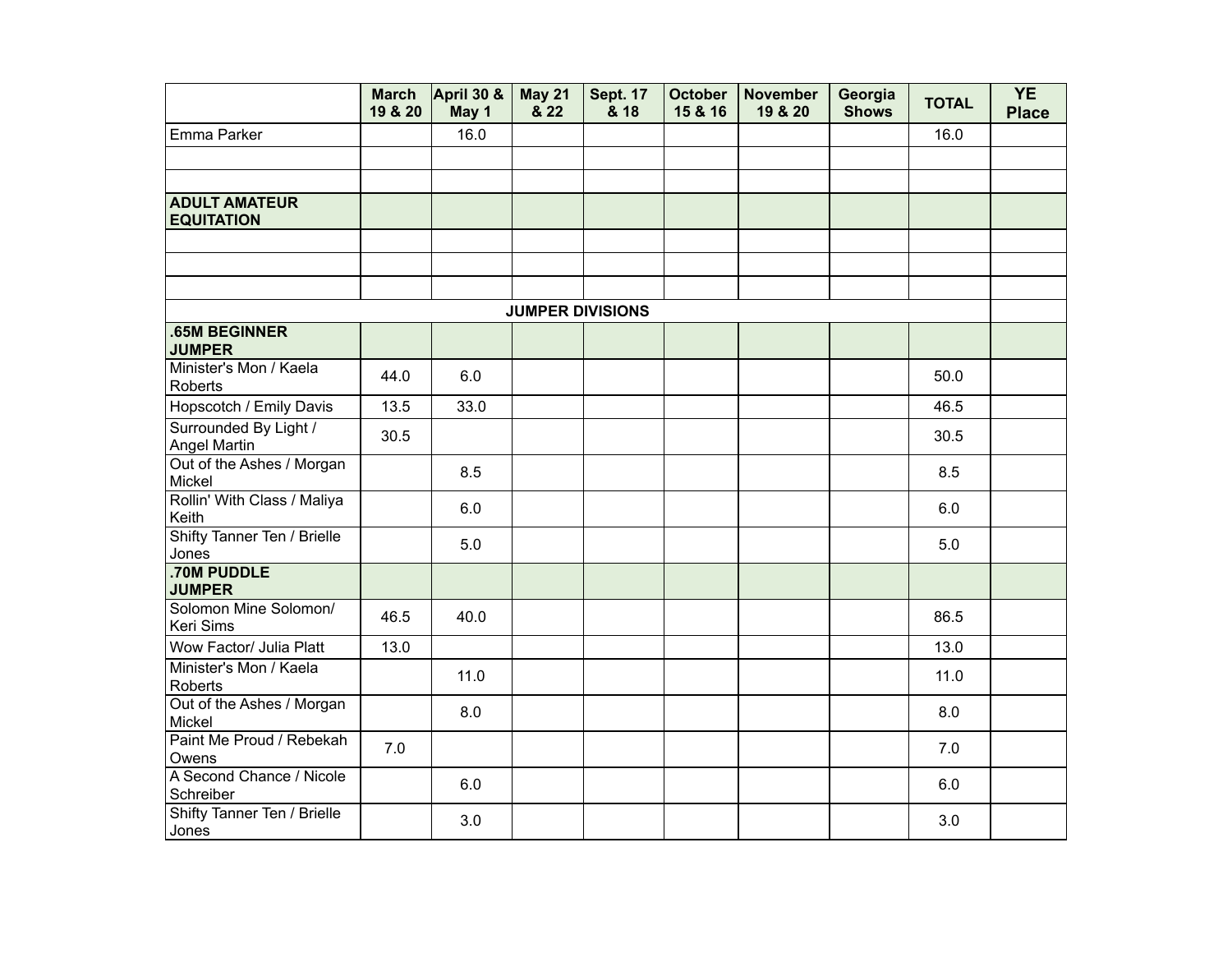|                                                    | <b>March</b><br>19 & 20 | April 30 &<br>May 1 | <b>May 21</b><br>& 22 | <b>Sept. 17</b><br>& 18 | <b>October</b><br>15 & 16 | November<br>19 & 20 | Georgia<br><b>Shows</b> | <b>TOTAL</b> | <b>YE</b><br><b>Place</b> |
|----------------------------------------------------|-------------------------|---------------------|-----------------------|-------------------------|---------------------------|---------------------|-------------------------|--------------|---------------------------|
| Release The Kracken<br>/Sarah Donaldson            |                         | 1.5                 |                       |                         |                           |                     |                         | 1.5          |                           |
| Rockstar / Jordan Harkins                          |                         | 1.5                 |                       |                         |                           |                     |                         | 1.5          |                           |
| .75M HOPEFUL<br><b>JUMPER</b>                      |                         |                     |                       |                         |                           |                     |                         |              |                           |
| Solomon Mine Solomon /<br>Keri Sims                | 48.0                    | 52.0                |                       |                         |                           |                     |                         | 100.0        |                           |
| Wow Factor / Julia Platt                           | 20.0                    | 15.0                |                       |                         |                           |                     |                         | 35.0         |                           |
| Smooth Sailing / Mya<br>Keirnan                    |                         | 32.0                |                       |                         |                           |                     |                         | 32.0         |                           |
| Release The Kracken<br>/Sarah Donaldson            |                         | 10.0                |                       |                         |                           |                     |                         | 10.0         |                           |
| Paint Me Proud / Rebekah<br>Owens                  | 8.0                     |                     |                       |                         |                           |                     |                         | 8.0          |                           |
| <b>Promise Ponies Embers</b><br>Coal/Essie Hartman |                         | 8.0                 |                       |                         |                           |                     |                         | 8.0          |                           |
| Rockstar / Jordan Harkins                          |                         | 4.5                 |                       |                         |                           |                     |                         | 4.5          |                           |
| A Second Chance / Nicole<br>Schreiber              |                         | 2.0                 |                       |                         |                           |                     |                         | 2.0          |                           |
| <b>.80M SCHOOLING</b><br><b>JUMPER</b>             |                         |                     |                       |                         |                           |                     |                         |              |                           |
| One Cool Doctor / Cecelia<br>Johnston              |                         | 52.0                |                       |                         |                           |                     |                         | 52.0         |                           |
| Wow Factor / Julia Platt                           |                         | 34.0                |                       |                         |                           |                     |                         | 34.0         |                           |
| Release The Kracken<br>/Sarah Donaldson            |                         | 10.0                |                       |                         |                           |                     |                         | 10.0         |                           |
| .85M LOW/CHILD<br><b>ADULT JUMPER</b>              |                         |                     |                       |                         |                           |                     |                         |              |                           |
| One Cool Doctor / Cecelia<br>Johnston              |                         | 56.0                |                       |                         |                           |                     |                         | 56.0         |                           |
| Chimora / Anna Virginia<br>Flock                   | 32.0                    |                     |                       |                         |                           |                     |                         | 32.0         |                           |
| .90M JUMPER                                        |                         |                     |                       |                         |                           |                     |                         |              |                           |
| Worth the Wait/Faith<br>Harrell                    | 50.0                    | 20.0                |                       |                         |                           |                     |                         | 70.0         |                           |
|                                                    |                         |                     |                       |                         |                           |                     |                         |              |                           |
|                                                    |                         |                     |                       |                         |                           |                     |                         |              |                           |